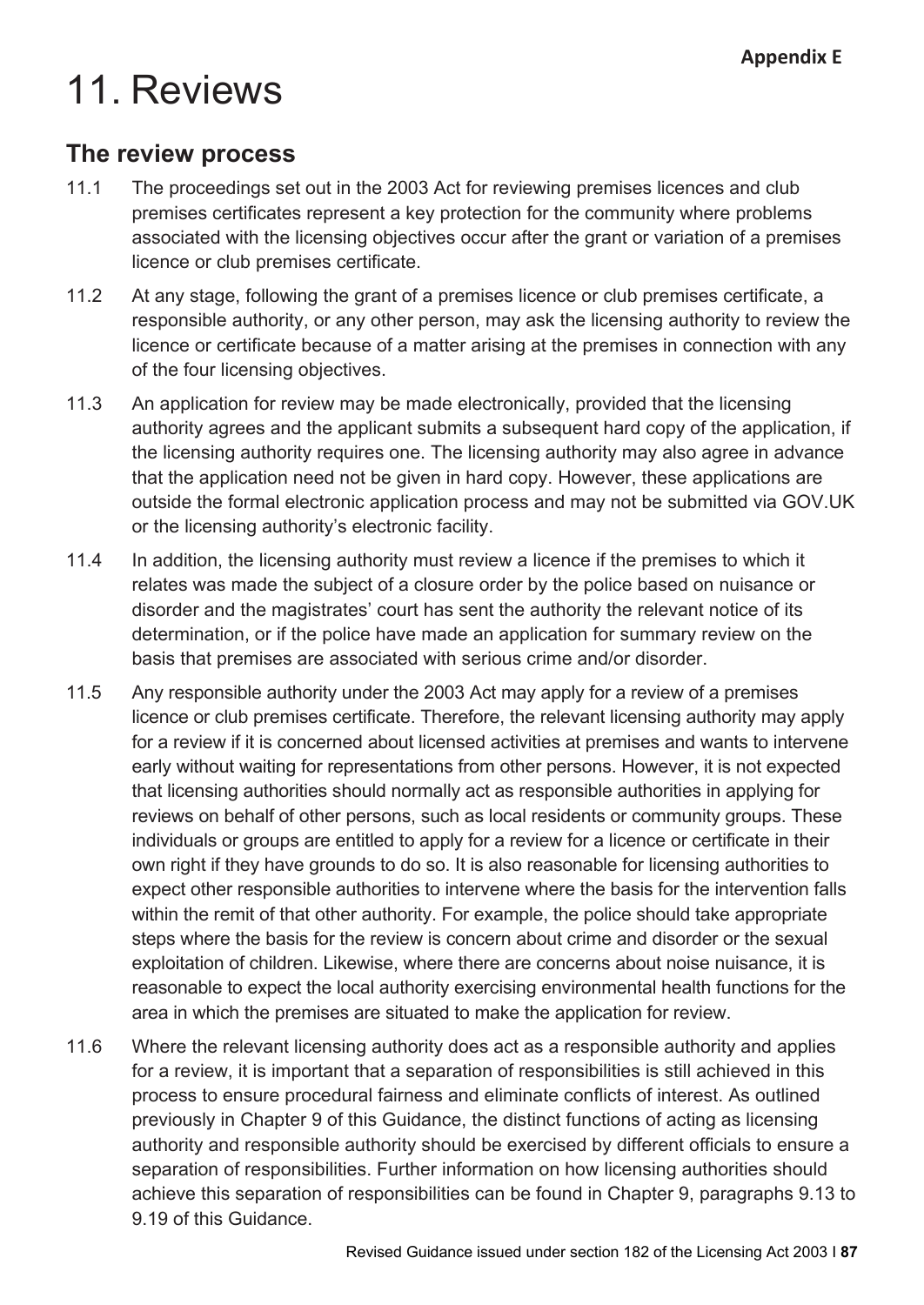- 11.7 In every case, any application for a review must relate to particular premises in respect of which there is a premises licence or club premises certificate and must be relevant to the promotion of one or more of the licensing objectives. Following the grant or variation of a licence or certificate, a complaint regarding a general issue in the local area relating to the licensing objectives, such as a general (crime and disorder) situation in a town centre, should generally not be regarded as a relevant representation unless it can be positively tied or linked by a causal connection to particular premises, which would allow for a proper review of the licence or certificate. For instance, a geographic cluster of complaints, including along transport routes related to an individual public house and its closing time, could give grounds for a review of an existing licence as well as direct incidents of crime and disorder around a particular public house.
- 11.8 Where a licensing authority receives a geographic cluster of complaints, the authority may consider whether these issues are the result of the cumulative impact of licensed premises within the area concerned. In such circumstances, the authority may also consider whether it would be appropriate to include a special policy relating to cumulative impact within its licensing policy statement. Further guidance on cumulative impact policies can be found in Chapter 14 of this Guidance.
- 11.9 Representations must be made in writing and may be amplified at the subsequent hearing or may stand in their own right. Additional representations which do not amount to an amplification of the original representation may not be made at the hearing. Representations may be made electronically, provided the licensing authority agrees and the applicant submits a subsequent hard copy, unless the licensing authority waives this requirement.
- 11.10 Where authorised persons and responsible authorities have concerns about problems identified at premises, it is good practice for them to give licence holders early warning of their concerns and the need for improvement, and where possible they should advise the licence or certificate holder of the steps they need to take to address those concerns. A failure by the holder to respond to such warnings is expected to lead to a decision to apply for a review. Co-operation at a local level in promoting the licensing objectives should be encouraged and reviews should not be used to undermine this cooperation.
- 11.11 If the application for a review has been made by a person other than a responsible authority (for example, a local resident, residents' association, local business or trade association), before taking action the licensing authority must first consider whether the complaint being made is relevant, frivolous, vexatious or repetitious. Further guidance on determining whether a representation is frivolous or vexatious can be found in Chapter 9 of this Guidance (paragraphs 9.4 to 9.10).

# **Repetitious grounds of review**

- 11.12 A repetitious ground is one that is identical or substantially similar to:
	- a ground for review specified in an earlier application for review made in relation to the same premises licence or certificate which has already been determined; or
	- representations considered by the licensing authority when the premises licence or certificate was granted; or
	- representations which would have been made when the application for the premises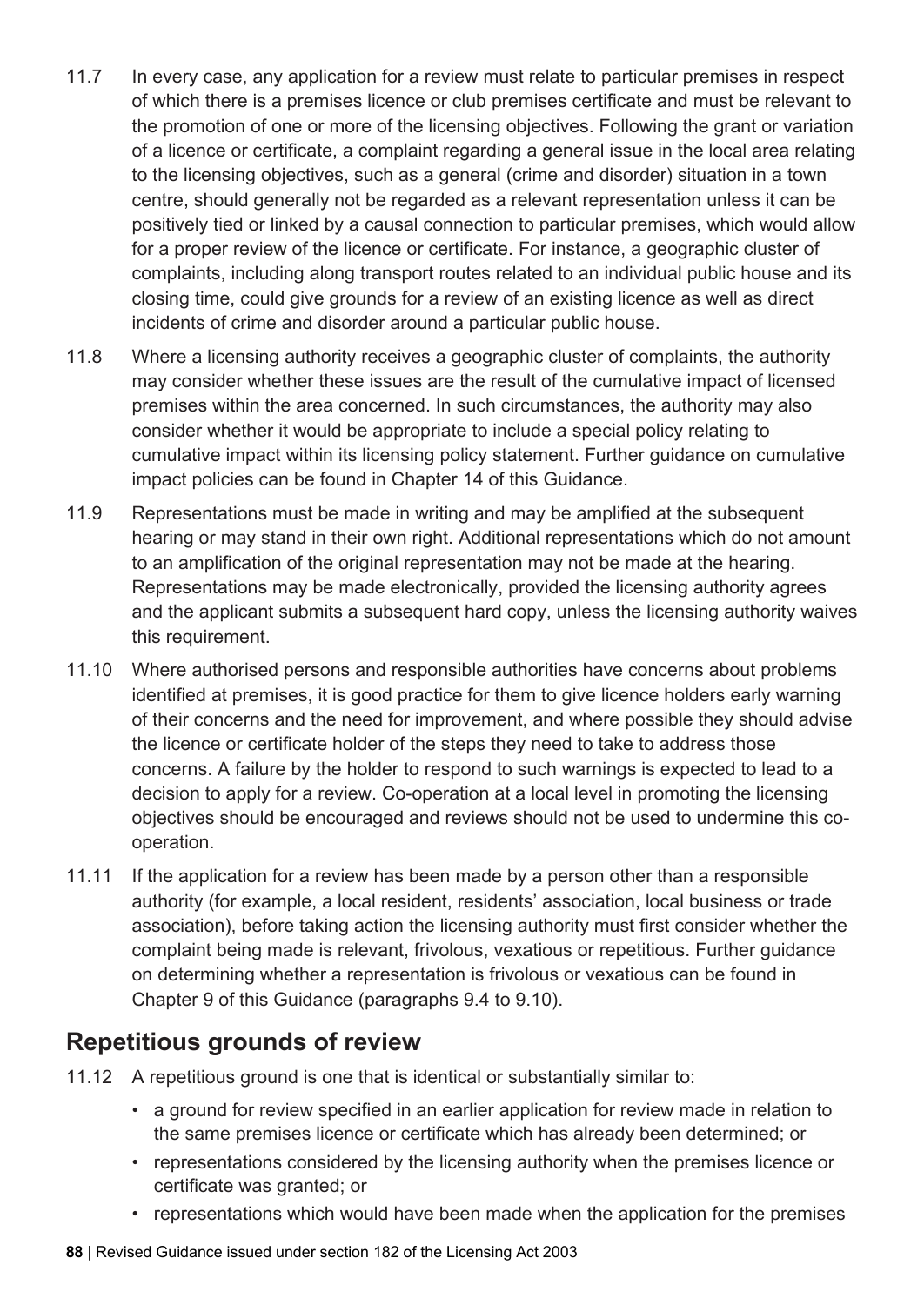licence was first made and which were excluded then by reason of the prior issue of a provisional statement; and, in addition to the above grounds, a reasonable interval has not elapsed since that earlier review or grant.

- 11.13 Licensing authorities are expected to be aware of the need to prevent attempts to review licences merely as a further means of challenging the grant of the licence following the failure of representations to persuade the licensing authority on an earlier occasion. It is for licensing authorities themselves to judge what should be regarded as a reasonable interval in these circumstances. However, it is recommended that more than one review originating from a person other than a responsible authority in relation to a particular premises should not be permitted within a 12 month period on similar grounds save in compelling circumstances or where it arises following a closure order.
- 11.14 The exclusion of a complaint on the grounds that it is repetitious does not apply to responsible authorities which may make more than one application for a review of a licence or certificate within a 12 month period.
- 11.15 When a licensing authority receives an application for a review from a responsible authority or any other person, or in accordance with the closure procedures described in Part 8 of the 2003 Act (for example, closure orders), it must arrange a hearing. The arrangements for the hearing must follow the provisions set out in regulations. These regulations are published on the Government's legislation website [\(www.legislation.gov.](http://www.legislation.gov.uk/)uk). It is particularly important that the premises licence holder is made fully aware of any representations made in respect of the premises, any evidence supporting the representations and that the holder or the holder's legal representative has therefore been able to prepare a response.

# **Powers of a licensing authority on the determination of a review**

- 11.16 The 2003 Act provides a range of powers for the licensing authority which it may exercise on determining a review where it considers them appropriate for the promotion of the licensing objectives.
- 11.17 The licensing authority may decide that the review does not require it to take any further steps appropriate to promoting the licensing objectives. In addition, there is nothing to prevent a licensing authority issuing an informal warning to the licence holder and/or to recommend improvement within a particular period of time. It is expected that licensing authorities will regard such informal warnings as an important mechanism for ensuring that the licensing objectives are effectively promoted and that warnings should be issued in writing to the licence holder.
- 11.18 However, where responsible authorities such as the police or environmental health officers have already issued warnings requiring improvement – either orally or in writing – that have failed as part of their own stepped approach to address concerns, licensing authorities should not merely repeat that approach and should take this into account when considering what further action is appropriate. Similarly, licensing authorities may take into account any civil immigration penalties which a licence holder has been required to pay for employing an illegal worker.
- 11.19 Where the licensing authority considers that action under its statutory powers is appropriate, it may take any of the following steps: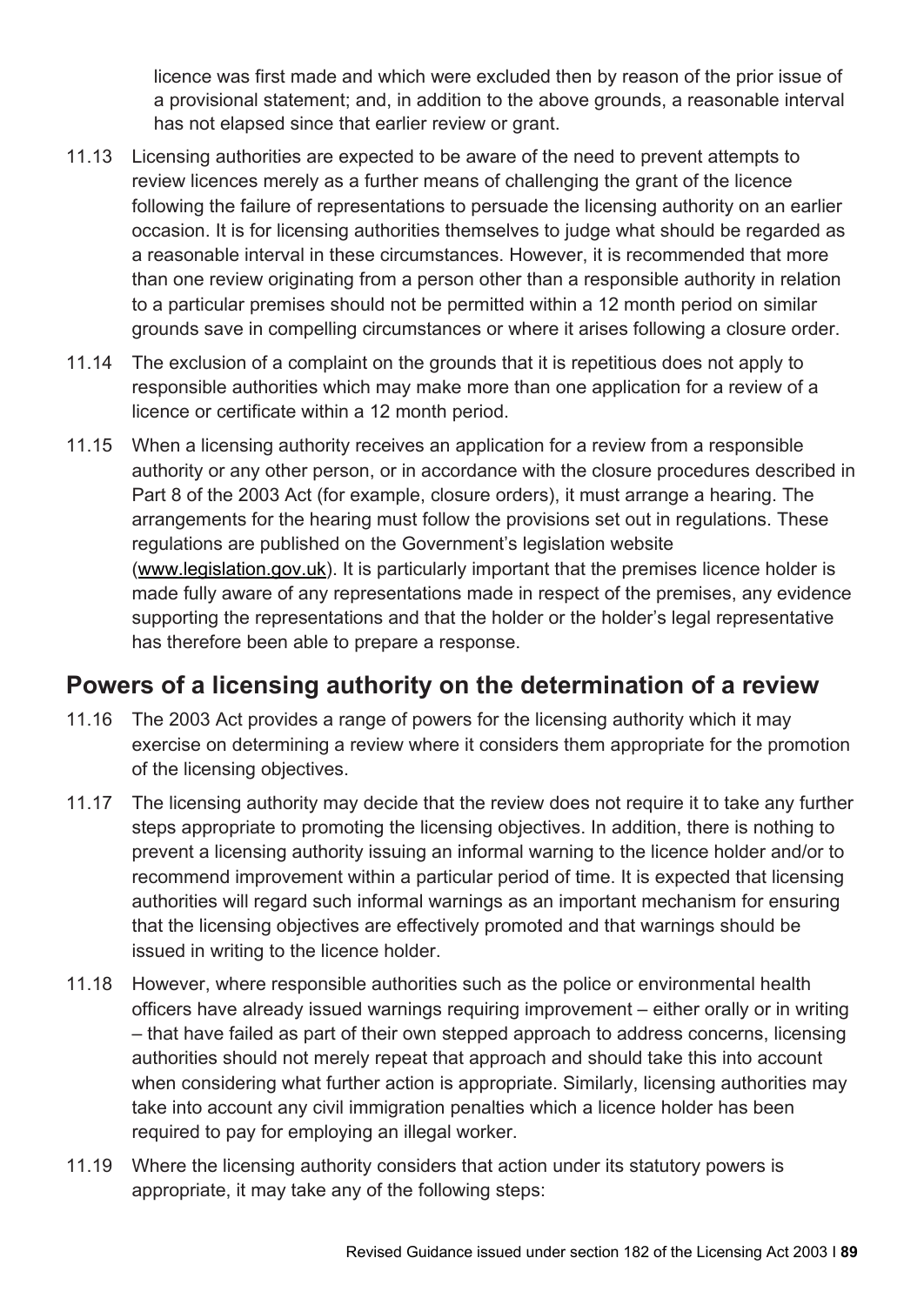- modify the conditions of the premises licence (which includes adding new conditions or any alteration or omission of an existing condition), for example, by reducing the hours of opening or by requiring door supervisors at particular times;
- exclude a licensable activity from the scope of the licence, for example, to exclude the performance of live music or playing of recorded music (where it is not within the incidental live and recorded music exemption) $10$ ;
- remove the designated premises supervisor, for example, because they consider that the problems are the result of poor management;
- suspend the licence for a period not exceeding three months;
- revoke the licence.
- 11.20 In deciding which of these powers to invoke, it is expected that licensing authorities should so far as possible seek to establish the cause or causes of the concerns that the representations identify. The remedial action taken should generally be directed at these causes and should always be no more than an appropriate and proportionate response to address the causes of concern that instigated the review.
- 11.21 For example, licensing authorities should be alive to the possibility that the removal and replacement of the designated premises supervisor may be sufficient to remedy a problem where the cause of the identified problem directly relates to poor management decisions made by that individual.
- 11.22 Equally, it may emerge that poor management is a direct reflection of poor company practice or policy and the mere removal of the designated premises supervisor may be an inadequate response to the problems presented. Indeed, where subsequent review hearings are generated by representations, it should be rare merely to remove a succession of designated premises supervisors as this would be a clear indication of deeper problems that impact upon the licensing objectives.
- 11.23 Licensing authorities should also note that modifications of conditions and exclusions of licensable activities may be imposed either permanently or for a temporary period of up to three months. Temporary changes or suspension of the licence for up to three months could impact on the business holding the licence financially and would only be expected to be pursued as an appropriate means of promoting the licensing objectives or preventing illegal working. So, for instance, a licence could be suspended for a weekend as a means of deterring the holder from allowing the problems that gave rise to the review to happen again. However, it will always be important that any detrimental financial impact that may result from a licensing authority's decision is appropriate and proportionate to the promotion of the licensing objectives and for the prevention of illegal working in licensed premises. But where premises are found to be trading irresponsibly, the licensing authority should not hesitate, where appropriate to do so, to take tough action to tackle the problems at the premises and, where other measures are deemed insufficient, to revoke the licence.

<span id="page-3-0"></span> $10$  See chapter 15 in relation to the licensing of live and recorded music.

**<sup>90</sup>** | Revised Guidance issued under section 182 of the Licensing Act 2003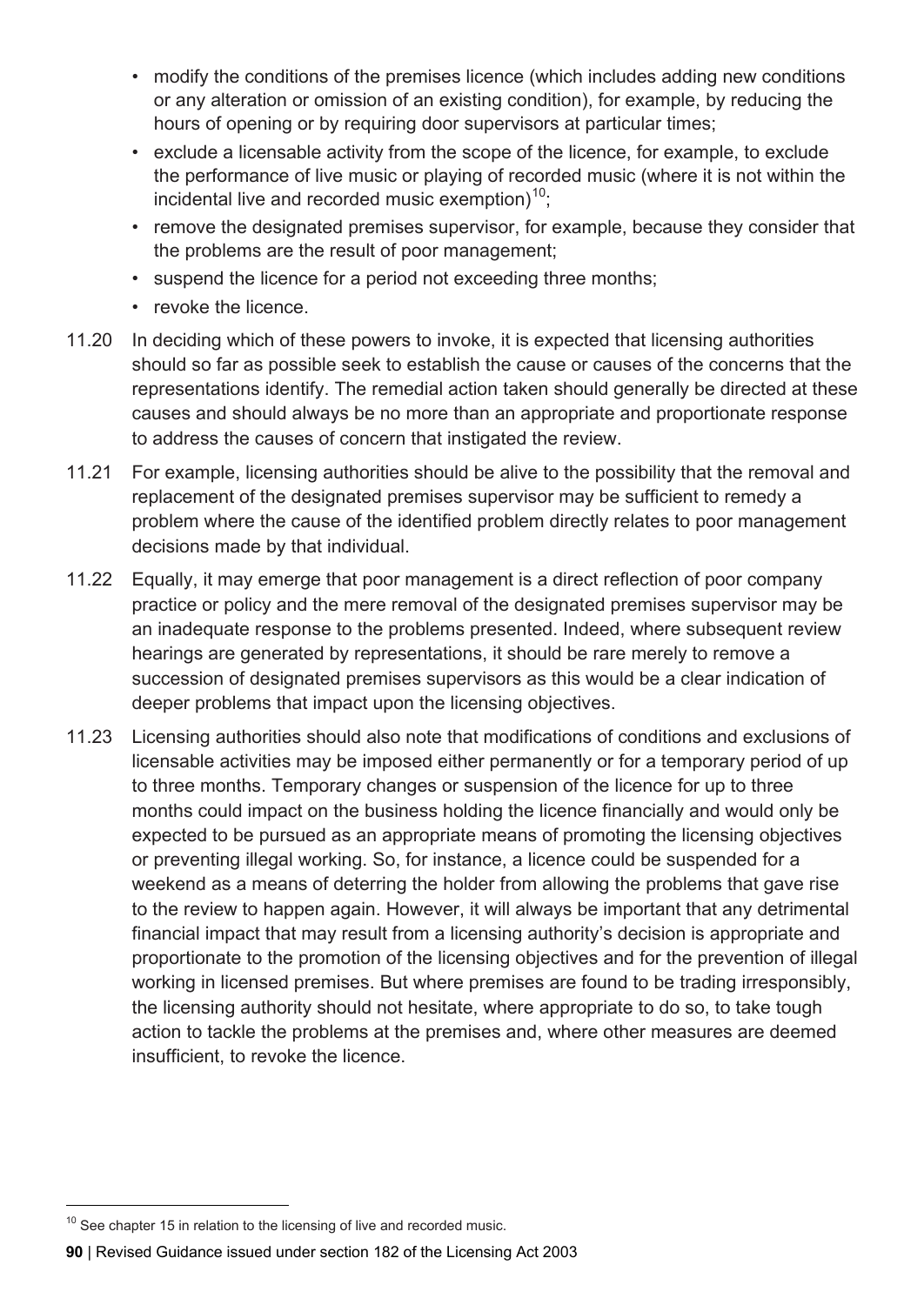# **Reviews arising in connection with crime**

- 11.24 A number of reviews may arise in connection with crime that is not directly connected with licensable activities. For example, reviews may arise because of drugs problems at the premises, money laundering by criminal gangs, the sale of contraband or stolen goods, the sale of firearms, or the sexual exploitation of children. Licensing authorities do not have the power to judge the criminality or otherwise of any issue. This is a matter for the courts. The licensing authority's role when determining such a review is not therefore to establish the guilt or innocence of any individual but to ensure the promotion of the crime prevention objective.
- 11.25 Reviews are part of the regulatory process introduced by the 2003 Act and they are not part of criminal law and procedure. There is, therefore, no reason why representations giving rise to a review of a premises licence need be delayed pending the outcome of any criminal proceedings. Some reviews will arise after the conviction in the criminal courts of certain individuals, but not all. In any case, it is for the licensing authority to determine whether the problems associated with the alleged crimes are taking place on the premises and affecting the promotion of the licensing objectives. Where a review follows a conviction, it would also not be for the licensing authority to attempt to go beyond any finding by the courts, which should be treated as a matter of undisputed evidence before them.
- 11.26 Where the licensing authority is conducting a review on the grounds that the premises have been used for criminal purposes, its role is solely to determine what steps should be taken in connection with the premises licence, for the promotion of the crime prevention objective. It is important to recognise that certain criminal activity or associated problems may be taking place or have taken place despite the best efforts of the licence holder and the staff working at the premises and despite full compliance with the conditions attached to the licence. In such circumstances, the licensing authority is still empowered to take any appropriate steps to remedy the problems. The licensing authority's duty is to take steps with a view to the promotion of the licensing objectives and the prevention of illegal working in the interests of the wider community and not those of the individual licence holder.
- 11.27 There is certain criminal activity that may arise in connection with licensed premises which should be treated particularly seriously. These are the use of the licensed premises:
	- for the sale and distribution of drugs controlled under the Misuse of Drugs Act 1971 and the laundering of the proceeds of drugs crime;
	- for the sale and distribution of illegal firearms:
	- for the evasion of copyright in respect of pirated or unlicensed films and music, which does considerable damage to the industries affected;
	- for the illegal purchase and consumption of alcohol by minors which impacts on the health, educational attainment, employment prospects and propensity for crime of young people;
	- for prostitution or the sale of unlawful pornography;
	- by organised groups of paedophiles to groom children;
	- as the base for the organisation of criminal activity, particularly by gangs;